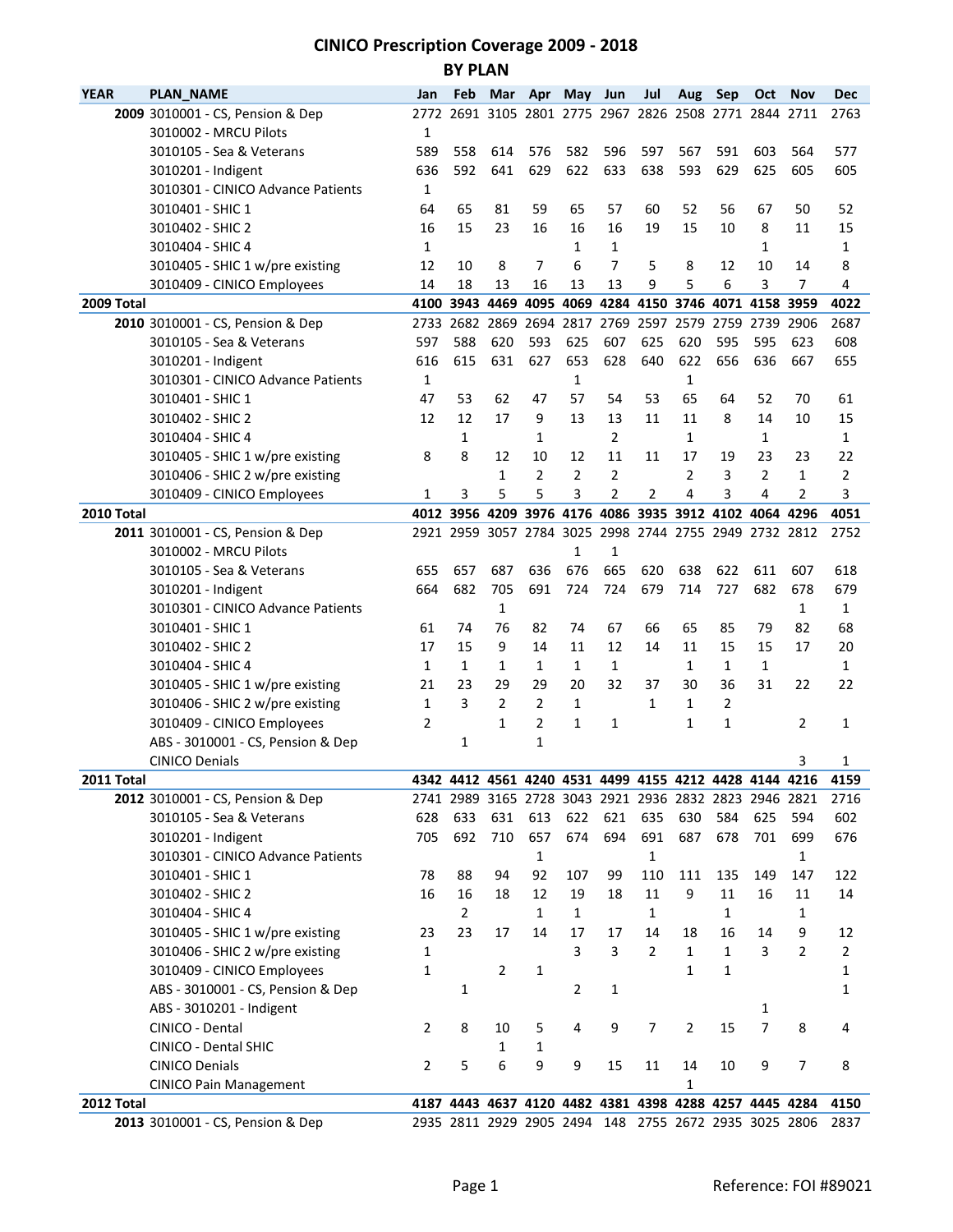## **CINICO Prescription Coverage 2009 - 2018 BY PLAN**

|            | 3010105 - Sea & Veterans                | 604                                                    | 592            | 599            | 626                           | 559            | 39             | 585            | 609            | 612                                                    | 602            | 592            | 593          |
|------------|-----------------------------------------|--------------------------------------------------------|----------------|----------------|-------------------------------|----------------|----------------|----------------|----------------|--------------------------------------------------------|----------------|----------------|--------------|
|            | 3010201 - Indigent                      | 674                                                    | 692            | 671            | 705                           | 683            | 675            | 681            | 684            | 694                                                    | 696            | 683            | 675          |
|            | 3010301 - CINICO Advance Patients       |                                                        | $\mathbf{1}$   |                | $\mathbf{1}$                  |                |                |                | $\mathbf{1}$   |                                                        |                |                |              |
|            | 3010401 - SHIC 1                        | 129                                                    | 139            | 152            | 167                           | 147            | 56             | 139            | 121            | 118                                                    | 134            | 113            | 89           |
|            | 3010402 - SHIC 2                        | 16                                                     | 12             | 13             | 19                            | 17             | $\overline{7}$ | 18             | 9              | 15                                                     | 14             | 15             | 12           |
|            | 3010404 - SHIC 4                        | $\mathbf{1}$                                           | $\mathbf{1}$   |                | $\mathbf{1}$                  |                |                |                |                |                                                        |                |                |              |
|            | 3010405 - SHIC 1 w/pre existing         | 11                                                     | 14             | 17             | 23                            | 15             | 7              | 7              | 12             | 10                                                     | 14             | 11             | 8            |
|            | 3010406 - SHIC 2 w/pre existing         | 3                                                      | $\overline{2}$ | 3              | $\overline{2}$                | 3              | 3              | $\overline{2}$ | 4              | 4                                                      | $\mathbf{1}$   | 6              | 3            |
|            | 3010409 - CINICO Employees              | $\mathbf{1}$                                           | 4              | 4              | $\mathbf{1}$                  |                |                | $\mathbf{1}$   | $\mathbf{1}$   |                                                        | $\mathbf{1}$   | 2              | 1            |
|            | ABS - 3010001 - CS, Pension & Dep       |                                                        |                | $\mathbf{1}$   |                               | 913            | 2706           |                | $\overline{2}$ | 2                                                      | 5              | 3              | 3            |
|            | ABS - 3010105 - Sea & Veterans          |                                                        |                |                |                               | 265            | 608            |                |                |                                                        |                | $\mathbf{1}$   | 1            |
|            | ABS - 3010201 - Indigent                |                                                        | 1              |                |                               | 8              | 28             |                |                |                                                        |                |                |              |
|            | ABS - 3010409 - CINICO Employees        |                                                        |                |                |                               | $\mathbf{1}$   | 3              |                |                |                                                        |                |                |              |
|            | ABS - 3130403 - SHIC 13                 |                                                        |                |                |                               | 30             | 110            |                |                |                                                        |                |                |              |
|            | CINICO - Dental                         | 9                                                      | 29             | 28             | 27                            | 11             | 21             | 23             | 19             | 17                                                     | 8              | 8              | 8            |
|            | CINICO - Dental SHIC                    |                                                        |                | 1              | $\mathbf{1}$                  |                |                |                | 1              |                                                        |                |                |              |
|            | <b>CINICO Denials</b>                   | 5                                                      | 8              | 3              | 8                             | 4              |                | 7              | 4              | 6                                                      | 7              | 5              | 2            |
|            | Unverified-CINICO                       |                                                        | $\mathbf{1}$   |                | $\mathbf{1}$                  |                | 3              | 101            | 141            | 169                                                    | 179            | 192            | 197          |
| 2013 Total |                                         |                                                        |                |                | 4374 4273 4401 4454 4377 4180 |                |                | 4257           | 4208           | 4516 4615                                              |                | 4359           | 4375         |
|            | 2014 3010001 - CS, Pension & Dep        | 2775                                                   | 2824           |                | 2865 2739                     | 2847           | 2743           | 2790 2589      |                | 2574                                                   | $\overline{2}$ | $\mathbf{1}$   | 5            |
|            | 3010105 - Sea & Veterans                | 605                                                    | 612            | 586            | 577                           | 603            | 591            | 602            | 571            | 589                                                    | $\mathbf{1}$   |                | 1            |
|            | 3010201 - Indigent                      | 694                                                    | 672            | 673            | 651                           | 667            | 681            | 697            | 664            | 660                                                    | 1              |                |              |
|            | 3010301 - CINICO Advance Patients       |                                                        | $\mathbf{1}$   | $\mathbf{1}$   | $\mathbf{1}$                  | $\overline{2}$ |                |                | 1              |                                                        |                |                |              |
|            | 3010401 - SHIC 1                        | 115                                                    | 122            | 139            | 168                           | 163            | 96             | 172            | 144            | 147                                                    | 38             | 36             | 18           |
|            | 3010402 - SHIC 2                        | 16                                                     | 20             | 15             | 18                            | 15             | 13             | 15             | 18             | 12                                                     | $\mathbf{1}$   | $\overline{2}$ | $\mathbf{1}$ |
|            | 3010404 - SHIC 4                        |                                                        |                |                |                               |                |                |                |                | 1                                                      |                |                |              |
|            | 3010405 - SHIC 1 w/pre existing         | 11                                                     | 10             | 10             | 10                            | 12             | 7              | 7              | $\mathbf{1}$   | 4                                                      | 3              | $\mathbf{1}$   |              |
|            | 3010406 - SHIC 2 w/pre existing         | 4                                                      | 3              | 3              | $\overline{4}$                | 3              |                | 1              |                | 2                                                      |                |                |              |
|            | 3010409 - CINICO Employees              |                                                        | $\mathbf{1}$   | $\mathbf{1}$   | 4                             |                | $\mathbf{1}$   | 3              |                |                                                        |                |                |              |
|            | 3130403 - SHIC 13                       |                                                        |                |                |                               | 1              |                | 4              | 5              | 9                                                      | 9              | $\overline{7}$ | 5            |
|            | ABS - 3010001 - CS, Pension & Dep       | 5                                                      | 4              | 5              | $\overline{2}$                | 6              | 176            | 72             | 128            | 269                                                    | 1212           | 1106           | 1238         |
|            | ABS - 3010105 - Sea & Veterans          | $\overline{2}$                                         | $\mathbf{1}$   | $\mathbf{1}$   | $\overline{2}$                | $\mathbf{1}$   | 42             | 22             | 16             | 76                                                     | 340            | 313            | 324          |
|            | ABS - 3010201 - Indigent                | 3                                                      |                |                | $\mathbf{1}$                  | 2              | $\overline{2}$ | 22             | 26             | 87                                                     | 412            | 386            | 401          |
|            | ABS - 3010301 - CINICO Advance Patients |                                                        |                |                |                               |                |                |                |                |                                                        | 1              |                |              |
|            | ABS - 3010409 - CINICO Employees        |                                                        |                |                |                               |                |                | 1              |                | $\mathbf{1}$                                           | 123            | 30             | 17           |
|            | ABS - 3130403 - SHIC 13                 |                                                        |                | 1              |                               |                | 103            | 4              | 2              | 11                                                     | 24             | 30             | 56           |
|            | CINICO - Dental                         | 8                                                      | 4              | 3              | 3                             | 5              | 8              | 3              | 4              | 3                                                      | 1              |                |              |
|            | <b>CINICO Denials</b>                   | 3                                                      | 4              | 2              |                               | 3              | 2              | 1              | 8              | 6                                                      | 17             | 3              | 6            |
|            | Unverified-CINICO                       | 162                                                    | 127            | 139            | 136                           | 189            | 77             | 48             | 60             | 78                                                     | $\overline{7}$ | 2              | 5            |
| 2014 Total |                                         |                                                        |                |                |                               |                |                |                |                | 4333 4354 4392 4258 4453 4371 4385 4136 4248 2081 1862 |                |                | 2031         |
|            | 2015 3010001 - CS, Pension & Dep        |                                                        |                | $\mathbf{1}$   |                               | $\mathbf{1}$   |                |                |                |                                                        |                |                |              |
|            | 3130403 - SHIC 13                       |                                                        |                |                | $\mathbf{1}$                  |                |                |                |                |                                                        |                |                |              |
|            | ABS - 3010001 - CS, Pension & Dep       |                                                        |                |                |                               |                |                |                |                | 1299 1251 1283 1267 1249 1135 1215 1159 1326 1539 1228 |                |                | 1253         |
|            | ABS - 3010105 - Sea & Veterans          | 347                                                    | 321            | 347            | 346                           | 335            | 328            | 330            | 340            | 338                                                    | 353            | 318            | 313          |
|            | ABS - 3010201 - Indigent                | 431                                                    | 430            | 440            | 450                           | 422            | 431            | 436            | 434            | 462                                                    | 483            | 418            | 402          |
|            | ABS - 3010301 - CINICO Advance Patients |                                                        |                | 1              |                               |                |                |                |                | 1                                                      |                |                |              |
|            | ABS - 3010409 - CINICO Employees        | 9                                                      | 5              | 13             | 8                             | 3              | $\overline{7}$ | 4              | 1              |                                                        | $\overline{2}$ | $\overline{2}$ |              |
|            | ABS - 3130403 - SHIC 13                 | 95                                                     | 90             | 102            | 91                            | 88             | 81             | 107            | 86             | 134                                                    | 134            | 85             | 90           |
|            | <b>CINICO Denials</b>                   | 3                                                      | 4              | $\overline{2}$ | $\mathbf{1}$                  | $\mathbf{1}$   | 4              |                |                |                                                        |                |                |              |
|            | Unverified-Cinico                       | $\mathbf{1}$                                           |                | $\overline{2}$ |                               |                | 1              | 1              | 8              | 17                                                     | 6              | $\overline{2}$ | 3            |
| 2015 Total |                                         |                                                        |                |                |                               |                |                |                |                | 2146 2079 2155 2140 2087 1977 2074 2017 2266 2497 2043 |                |                | 2046         |
|            | 2016 3010001 - CS, Pension & Dep        |                                                        |                |                |                               |                |                |                |                |                                                        |                | $\mathbf{1}$   |              |
|            | ABS - 3010001 - CS, Pension & Dep       | 2360 2748 3039 3231 3248 3226 3129 3188 3281 3218 3270 |                |                |                               |                |                |                |                |                                                        |                |                | 3093         |
|            |                                         |                                                        |                |                |                               |                |                |                |                |                                                        |                |                |              |
|            | ABS - 3010105 - Sea & Veterans          | 468                                                    | 526<br>717     | 590            | 615                           | 649            | 619            | 626            | 630            | 616                                                    | 605            | 610            | 615          |